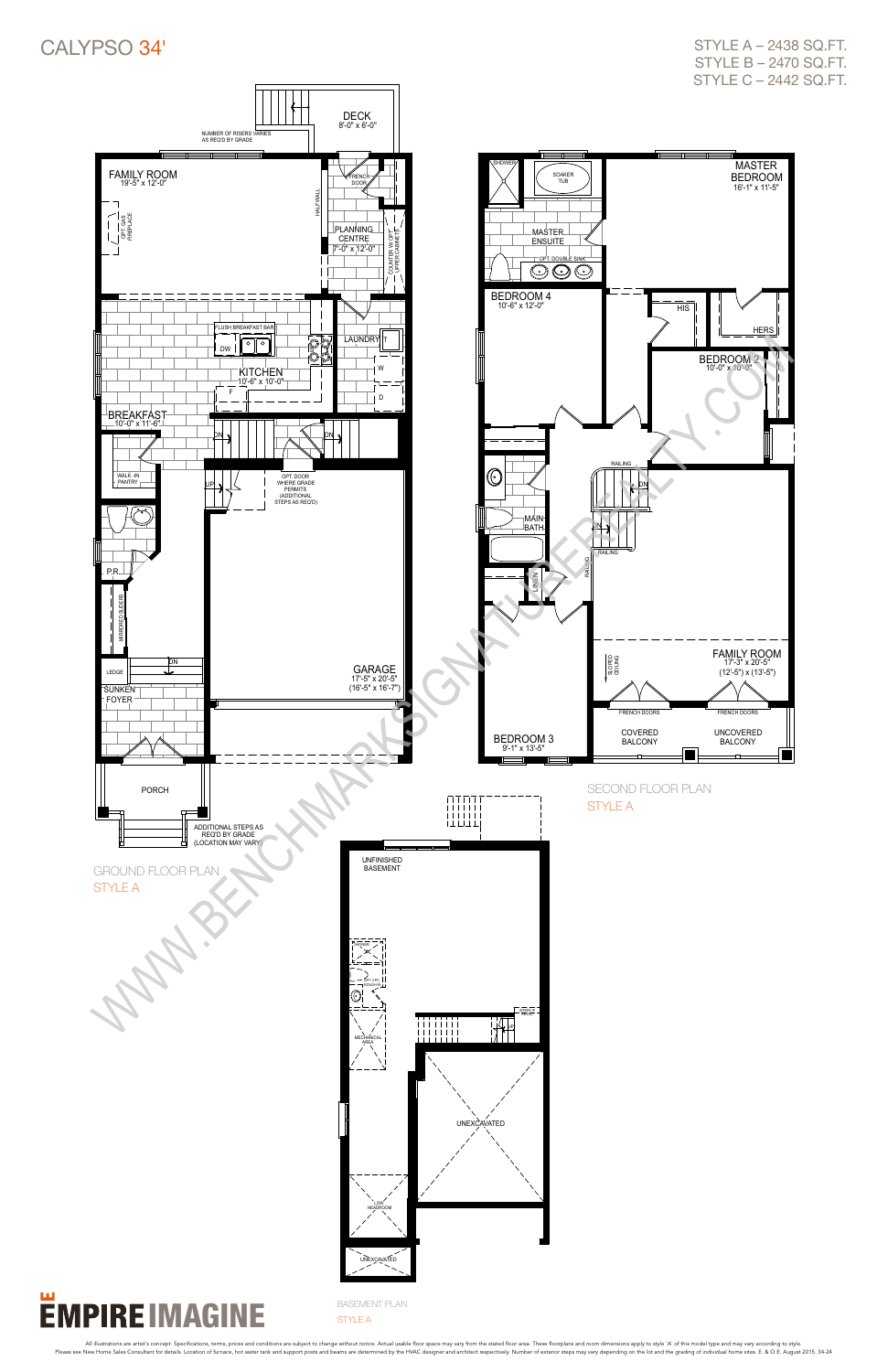

All illustrations are artist's concept. Specifications, terms, prices and conditions are subject to change without notice. Actual usable floor space may vary from the stated floor area. These floorplans and como dimensions



# CAMELOT 34'

style a – 1753 sq.ft. style b – 1750 sq.ft. style c – 1756 sq.ft.

basement plan

style A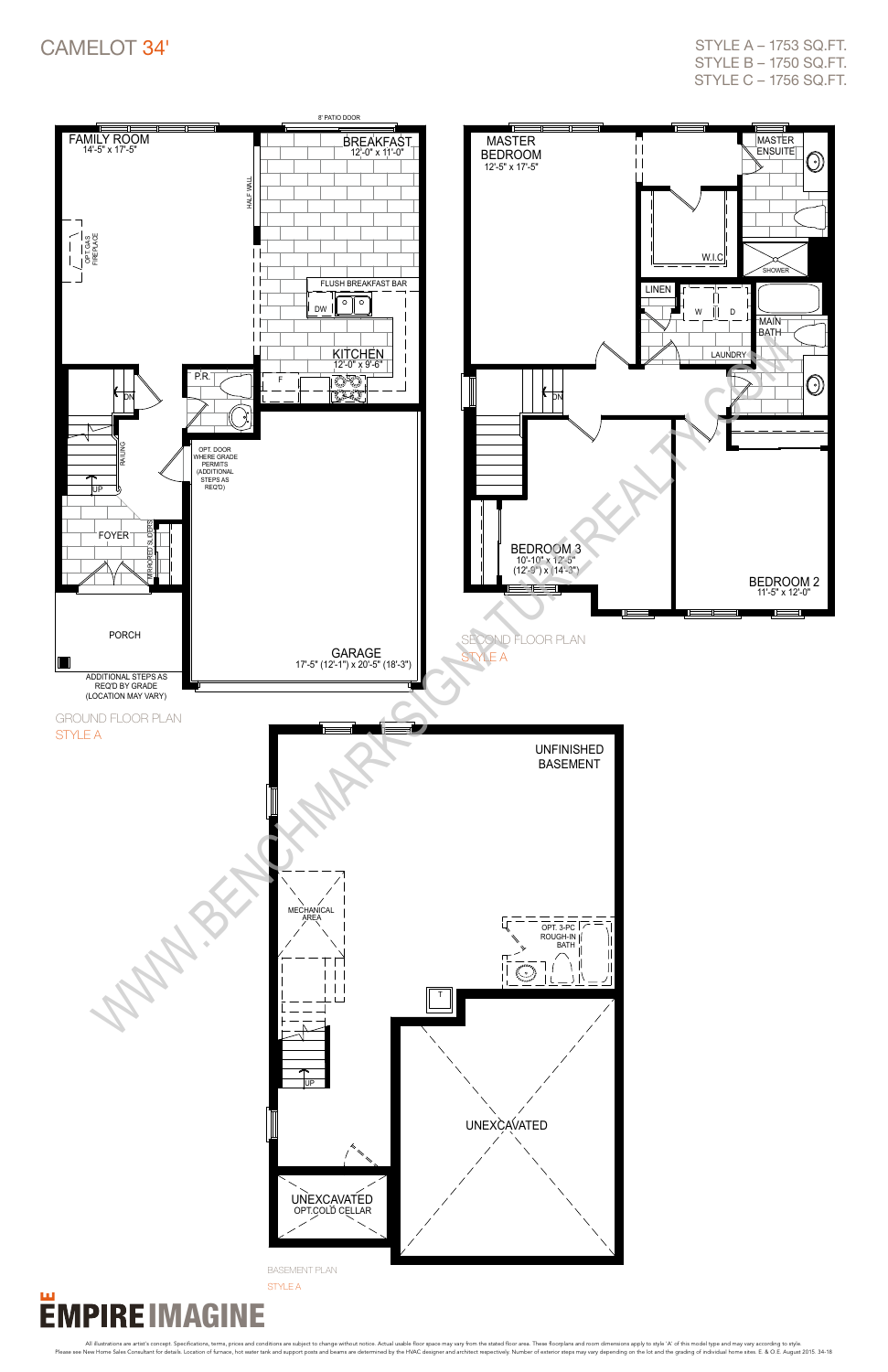

All illustrations are artist's concept. Specifications, terms, prices and conditions are subject to change without notice. Actual usable floor space may vary from the stated floor area. These floorplans and como dimensions

## Caspian corner 34'

STYLE A - 2307 SQ.FT. style b – 2319 sq.ft. style c – 2346 sq.ft.

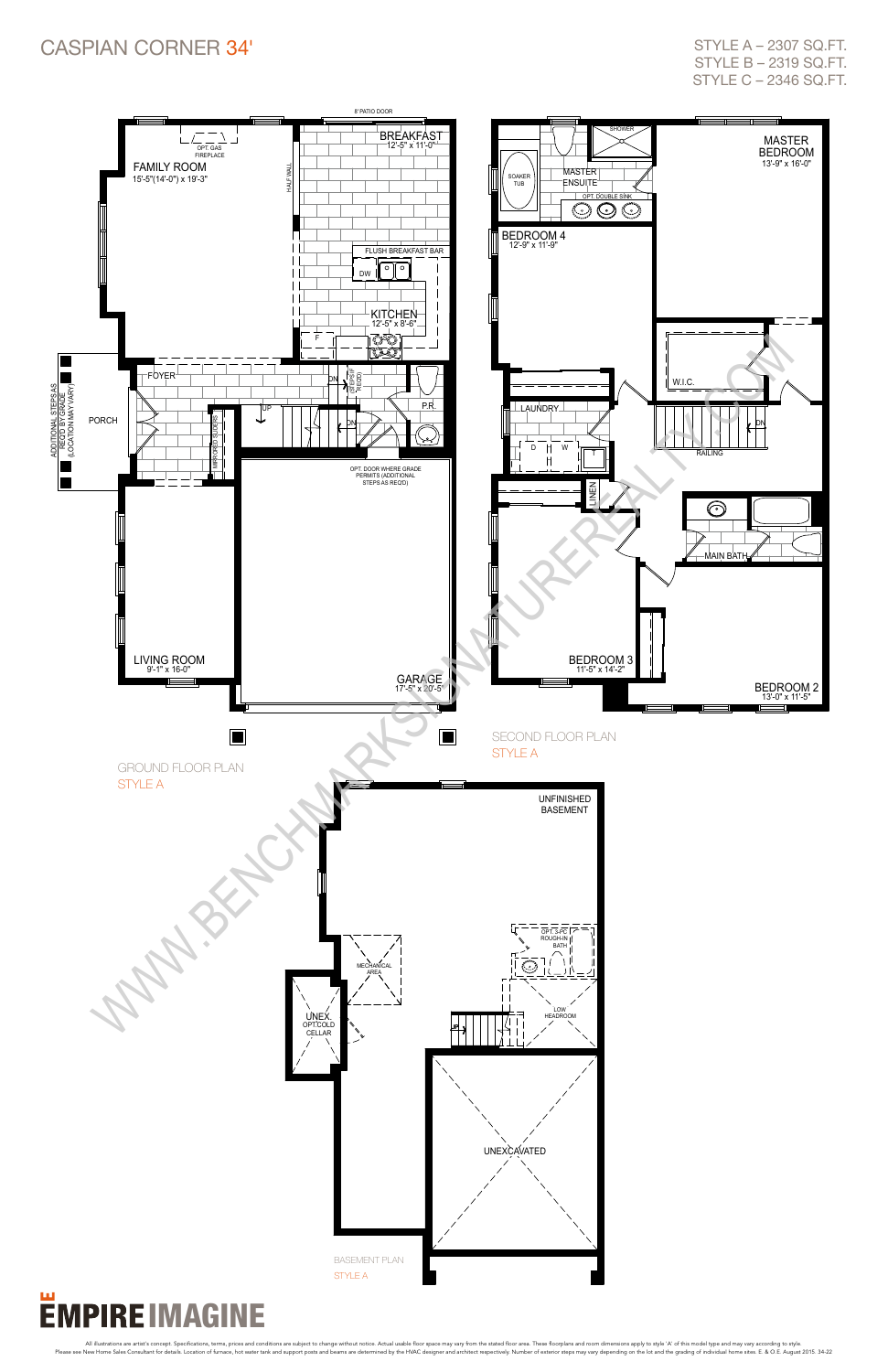

# **EMPIRE IMAGINE**

All illustrations are artist's concept. Specifications, terms, prices and conditions are subject to change without notice. Actual usable floor space may vary from the stated floor area. These floorplans and com dimensions

# DALEMARK 34'

style a – 2413 sq.ft. style b – 2419 sq.ft. style c – 2419 sq.ft.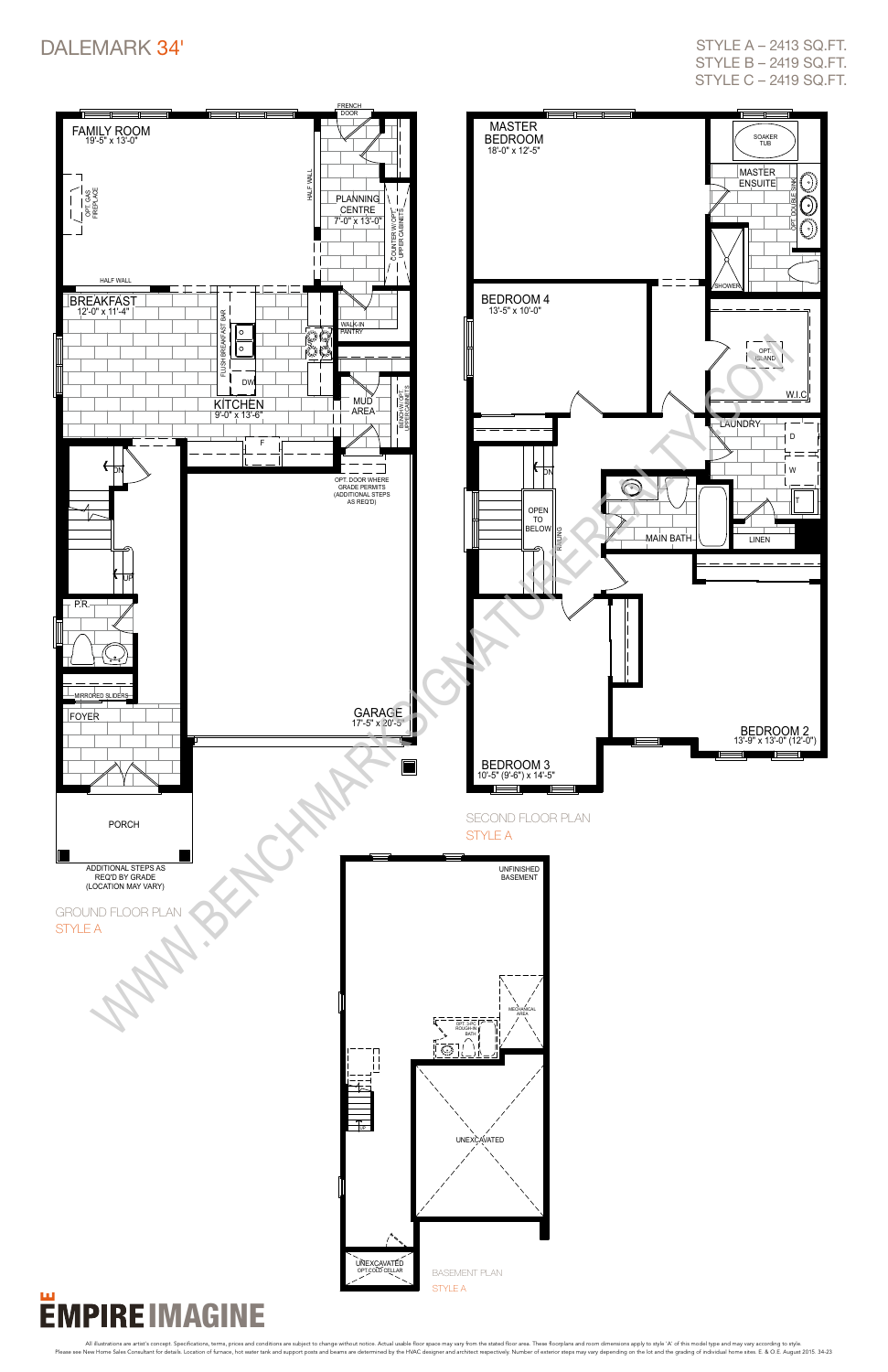### Essex 34'



#### ш **EMPIRE IMAGINE**

style a – 2104 sq.ft. style b – 2103 sq.ft. style c – 2126 sq.ft.

basement plan style A

All illustrations are artist's concept. Specifications, terms, prices and conditions are subject to change without notice. Actual usable floor space may vary from the stated floor area. These floorplans and como dimensions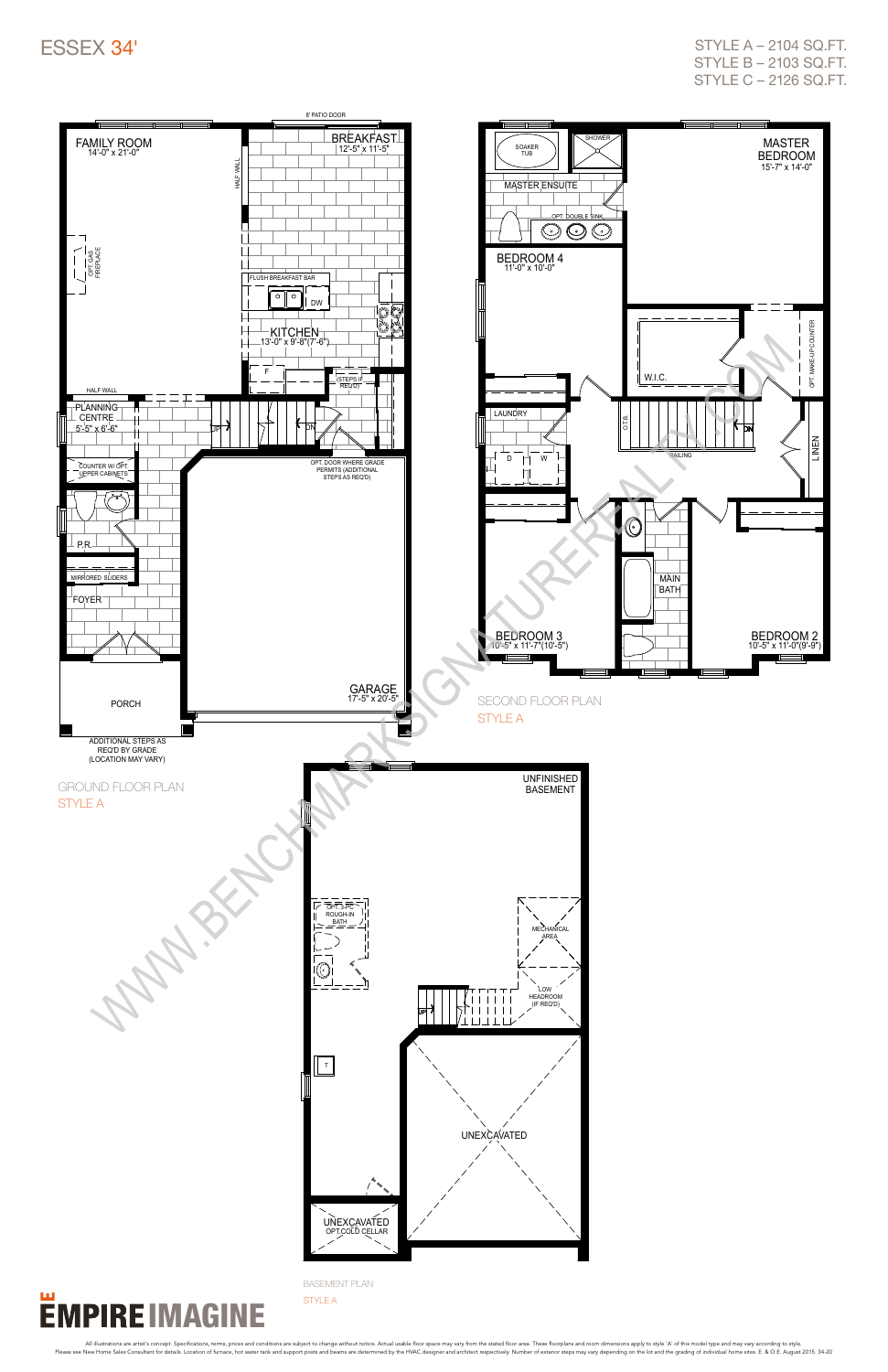

STYLE A - 2207 SQ.FT. style b – 2210 sq.ft. style c – 2217 sq.ft.



#### ш **EMPIRE IMAGINE**

basement plan style A

All illustrations are artist's concept. Specifications, terms, prices and conditions are subject to change without notice. Actual usable floor space may vary from the stated floor area. These floorplans and como dimensions